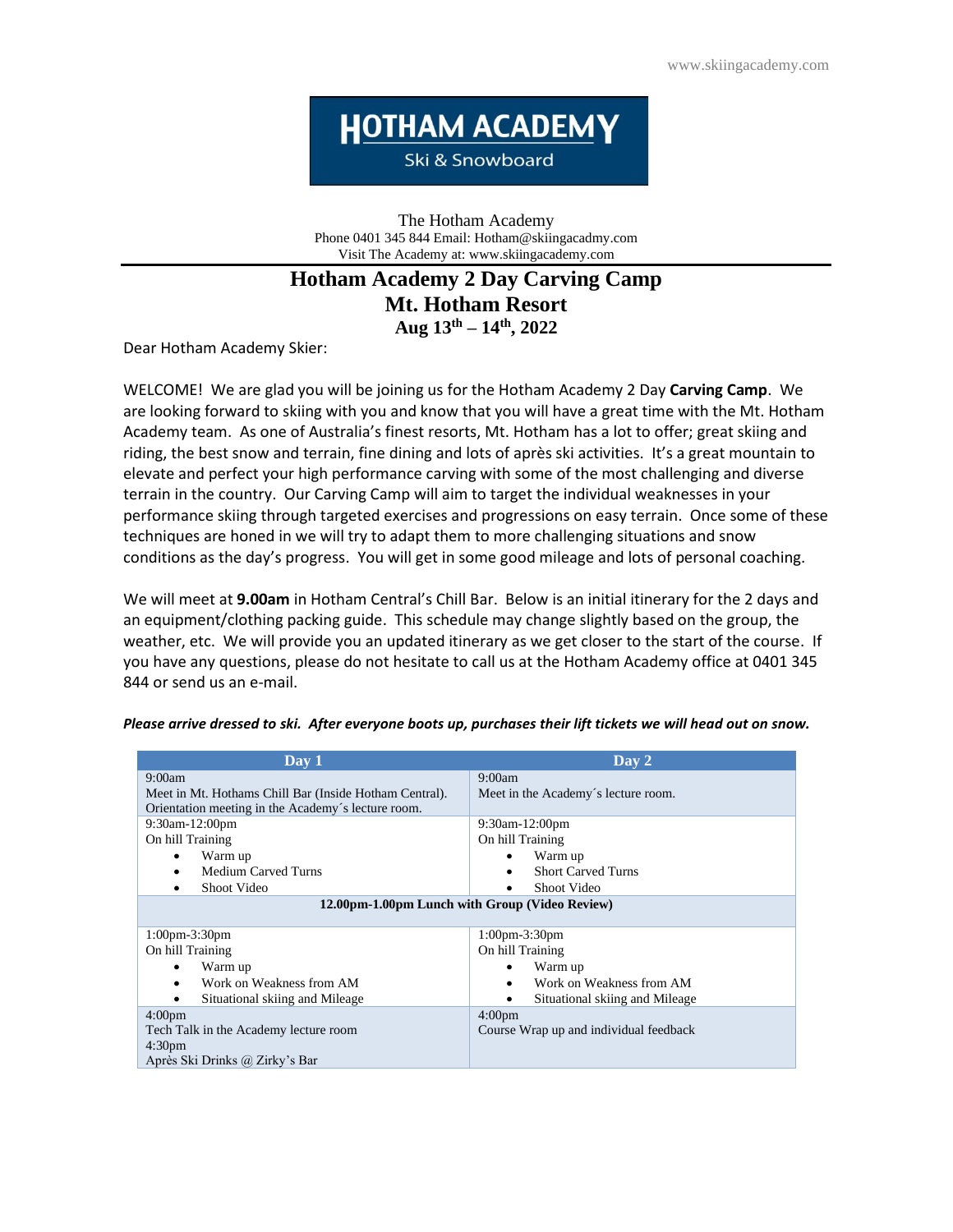## **SAMPLE TRAINING DAY**

| 9:00am               | Meet in designated mtg. point, boot up, daily announcements                   |
|----------------------|-------------------------------------------------------------------------------|
| 9:30am-12:00pm       | Skill development via drills and technique work                               |
| 12:00-1:00pm         | Lunch with group on hill                                                      |
| $1:00$ pm- $3:30$ pm | On snow: video, free skiing varying conditions and terrain, personal feedback |
| 4:00 <sub>pm</sub>   | Indoor clinic: video review & technical session (tech talk is optional)       |

Our schedule will vary day to day depending upon snow conditions, weather conditions, desires of your group, and your group's general progression and improvement. Throughout the weekend there will be video/video analysis, indoor technical sessions, group après ski activities, and personal skiing evaluations.

# **Mt. Hotham Information**

#### **Directions:**

Hotham Alpine Resort is located in the heart of the Australian Alps National Park. It's classic Australian wilderness up there. Think snowgums, think rolling mountain ridges, think Man from Snowy River country... it's breathtaking. A great map and directions can be located at: <https://www.mthotham.com.au/discover/explore/getting-here>

## **Resort Entry:**

A Resort Entry Fee is applied to all vehicles and passengers of coaches and taxis entering the resort during the declared snow season. Day permits can be purchased via the Alpine Easy Access prior to arriving at Mt Hotham. Season Entry Permits are also available and provide great value if you are planning to visit the resort for an extended period of time. Please take the time to consider which option offers the best value for you.

<https://www.mthotham.com.au/discover/explore/getting-here/resort-entry>

#### **Accommodation Recommendations**:

Mt. Hotham has a large variety of on snow lodging options. Contact Mt. Hotham Central Reservations for lodging options in the village and advice on which place would work best for your needs.

<https://www.mthotham.com.au/accommodation/places-to-stay/search-book>

# **Lift tickets**

If you don't have a current Mt. Hotham season pass you will need to purchase a 2 day lift ticket. You can do this on the first morning of the course right in Hotham central (next to the Chill Bar). Here are the current multi day lift ticket prices.

https://www.mthotham.com.au/lift-pass/lift-pass/search-book